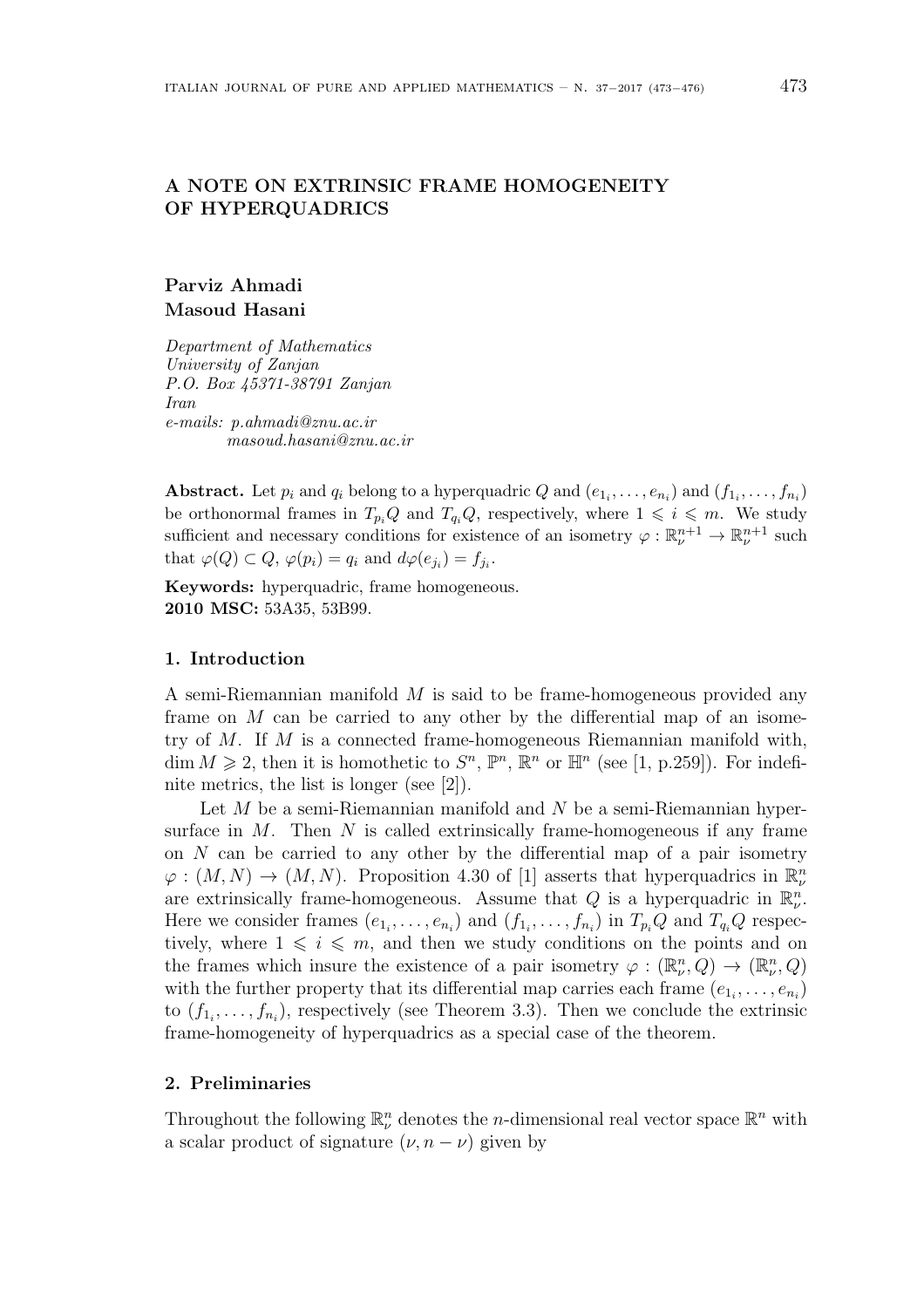(2.1) 
$$
\langle x, y \rangle = -\sum_{i=1}^{\nu} x_i y_i + \sum_{j=\nu+1}^{n} x_j y_j,
$$

where  $x = (x_1, \ldots, x_n)$  and  $y = (y_1, \ldots, y_n)$ . Let q be the associated quadratic form to the above scalar product, i.e.  $q(x) = \langle x, x \rangle$ . For  $\varepsilon \in \{-1, 1\}$  and fixed real number  $r > 0$ , let  $Q = q^{-1}(\varepsilon r)$ . Then  $Q$  is a semi-Riemannian hypersurface of  $\mathbb{R}^n_\nu$  with sign  $\varepsilon$ . These hypersurfaces are called the hyperquadrics of  $\mathbb{R}^n_\nu$ . An orthonormal basis for a tangent space  $T_xQ$  is called a frame on  $Q$  at  $x$ . For any frame  $(e_1, \ldots, e_n)$  on *Q*, we assume that  $e_1, \ldots, e_{\nu}$  are time-like and  $e_{\nu+1}, \ldots, e_n$ are space-like.

Let us identify an  $n \times n$  real matrix *A* with the linear operator  $A: \mathbb{R}^n_\nu \to \mathbb{R}^n_\nu$ such that

$$
(Ax)_i = \sum_j A_{ij} x_j, \quad 1 \leqslant i \leqslant n.
$$

By this identification, composition of functions becomes the matrix multiplication. Hence, the set (group) of all linear isometries  $\mathbb{R}^n_{\nu} \to \mathbb{R}^n_{\nu}$  is the same as the set  $O_\nu(n)$  of all matrices  $A \in GL(n, \mathbb{R})$  that preserve the scalar product defined in (2.1). Clearly,  $O_\nu(n)$  is a closed subgroup of  $GL(n,\mathbb{R})$  and so is itself a Lie group. Also if  $x \in \mathbb{R}^n_\nu$ , the translation  $T_x : \mathbb{R}^n_\nu \to \mathbb{R}^n_\nu$  sending each  $v$  to  $v + x$  is an isometry. Since  $T_x \circ T_y = T_{x+y} = T_y \circ T_x$ , the set of all translations of  $\mathbb{R}^n_\nu$  is an abelian subgroup of  $Iso(\mathbb{R}^n_\nu)$  isomorphic to the additive group  $\mathbb{R}^n$ . In fact, each isometry of  $\mathbb{R}^n_\nu$  has a unique expression as  $T_aA$ , with  $a \in \mathbb{R}^n_\nu$  and  $A \in O_\nu(n)$  (see [1, p.240]), where the group multiplication is given by

$$
T_a A.T_b B = T_{a+Ab} AB.
$$

By this multiplication  $\mathbb{R}^n$  is a normal subgroup of  $Iso(\mathbb{R}^n_\nu)$ . Define the one-to-one and onto function

$$
\varphi: O_{\nu}(n) \times \mathbb{R}^n \to Iso(\mathbb{R}^n_{\nu}),
$$

by  $\varphi(A, a) = T_a A$ . If we define the multiplication on  $O_\nu(n) \times \mathbb{R}^n$  as follows

$$
(A, a) . (B, b) = (AB, a + Ab),
$$

and denote the resulting group by  $O_{\nu}(n) \ltimes \mathbb{R}^{n}$ , then

$$
\varphi: O_{\nu}(n) \ltimes \mathbb{R}^n \to Iso(\mathbb{R}^n_{\nu})
$$

is an isomorphism between Lie groups. Then the action of each isometry (*A, a*) on  $\mathbb{R}^n_\nu$  is defined as follows

$$
(A, a)x = Ax + a, \quad x \in \mathbb{R}^n_\nu.
$$

#### **3. Main result**

The main result of this section is Theorem 3.3. To prove the theorem first we recall the following lemma from [1, p.234].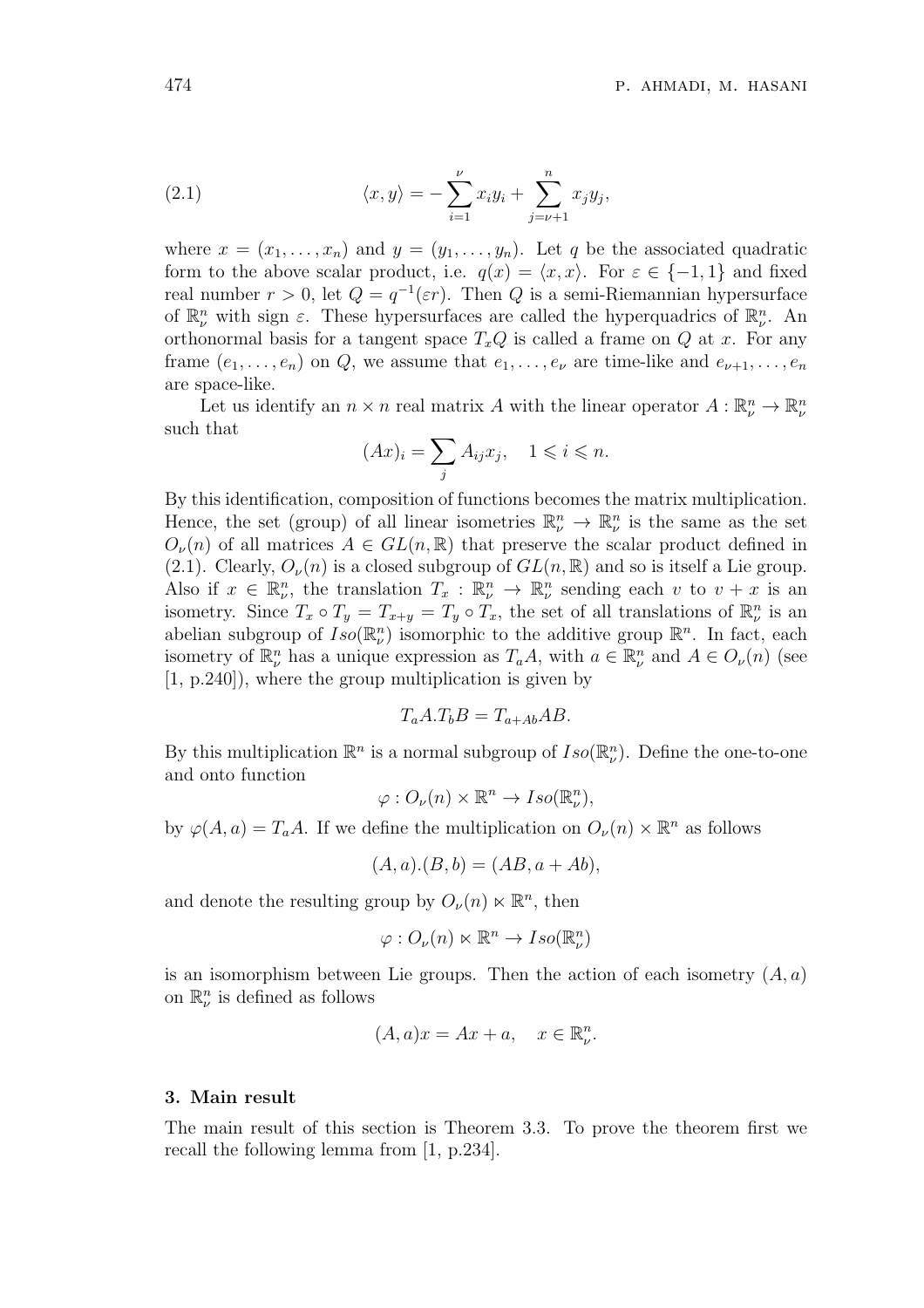$\bf{Lemma 3.1}$  *Let*  $E =$  $\left( \begin{array}{cc} -I_{\nu} & 0 \end{array} \right)$  $0 \t I_{n-\nu}$  $\setminus$ *, where*  $I_{\nu}$  *denotes the*  $\nu \times \nu$  *identity matrix.The following conditions on an n × n real matrix are equivalent.*

- $(1)$   $A \in O_{\nu}(n)$ .
- $(2)$  *]*  $A^{tr} = EA^{-1}E$ .
- (3) *The columns (rows) of A form an orthonormal basis for*  $\mathbb{R}^n_\nu$  *(first*  $\nu$  *vectors timelike).*
- (4) *A carries one* (hence every) orthonormal basis for  $\mathbb{R}^n_\nu$  to an orthonormal *basis.*

**Lemma 3.2** *Let*  $Q = q^{-1}(\varepsilon r^2)$ *, where r is a fixed positive real number and*  $\varepsilon \in$  $\{-1, 1\}$ *. If*  $\varphi : \mathbb{R}^{n+r}_{\nu} \to \mathbb{R}^{n+1}_{\nu}$  *is an isometry such that*  $\varphi(Q) \subset Q$ *, then*  $\varphi$  *is a linear isometry.*

**Proof.** Let  $\varphi : \mathbb{R}^{n+1} \to \mathbb{R}^{n+1}$  be an isometry such that  $\varphi(Q) \subset Q$ . By the fact that  $Iso(\mathbb{R}^{n+1}_{\nu}) = O_{\nu}(n+1) \times \mathbb{R}^{n+1}$ , there exists  $A \in O_{\nu}(n+1)$  and  $a \in \mathbb{R}^{n+1}$ such that  $\varphi = (A, a)$ . We need only to show that  $a = 0$ . For arbitrary  $x \in Q$ ;

$$
(3.1) \t\t q(Ax + a) = q(x).
$$

Since  $A \in Iso(\mathbb{R}_{\nu}^{n+1})$ , so  $A(Q) = Q$ . Hence (3.1) implies that

$$
\langle y, a \rangle = \frac{-1}{2} q(a); \ \forall y \in Q,
$$

which is obviously impossible unless  $a = 0$ .

**Theorem 3.3** *Let*  $p_i$  *and*  $q_i$  *belong to*  $Q = q^{-1}(\varepsilon r^2)$ *, where*  $1 \leq i \leq m$  *and*  $\varepsilon \in \{-1,1\}$ . Let  $(e_{1_i}, \ldots, e_{n_i})$  and  $(f_{1_i}, \ldots, f_{n_i})$  be orthonormal frames in  $T_{p_i}Q$ *and*  $T_{q_i}Q$ *, respectively. Then there is an isometry*  $\varphi : \mathbb{R}^{n+1}_{\nu} \to \mathbb{R}^{n+1}_{\nu}$  such that

(\*) 
$$
\varphi(Q) \subseteq Q, \quad \varphi(p_i) = q_i, \quad \text{and} \quad d\varphi(e_{j_i}) = f_{j_i},
$$

*if and only if*

$$
(**) \qquad \langle \widetilde{e}_{j_i}, \widetilde{e}_{k_i} \rangle = \langle \widetilde{f}_{j_i}, \widetilde{f}_{k_i} \rangle, \langle p_i, p_l \rangle = \langle q_i, q_l \rangle, \langle \widetilde{e}_{j_l}, p_i \rangle = \langle \widetilde{f}_{j_l}, q_i \rangle,
$$

*where*  $1 \leq i, l \leq m, 1 \leq j, k \leq n$  and  $\tilde{e}_{j_i}$  and  $f_{j_l}$  denote the elements of  $\mathbb{R}^{n+1}_{\nu}$ *canonically corresponding to*  $e_{j_i}$  *and*  $f_{j_i}$ *, respectively.* 

**Proof.** First assume that  $\varepsilon = +1$ . To simplify the notation, let  $\tilde{e}_{(n+1)_i} =$ *pi r* and  $f_{(n+1)_i}$  = *qi*  $\frac{n}{r}$ , where  $1 \leq i \leq m$ . Let  $A_i = [\tilde{e}_{1_i}, \cdots, \tilde{e}_{(n+1)_i}]$  and  $B_i =$  $[f_{1_i}, \cdots, f_{(n+1)_i}]$  be two matrices with columns  $\tilde{e}_{j_i}$  and  $f_{j_i}$ . Since the columns of  $A_i$  and  $B_i$  are orthonormal, so they belong to  $O_\nu(n+1)$ . Hence, by Lemma 3.2, the statement (*∗*) is equivalent to the following; There is  $A \in O_\nu(n+1)$  such that

$$
A A_i = B_i , \quad 1 \le i \le m.
$$